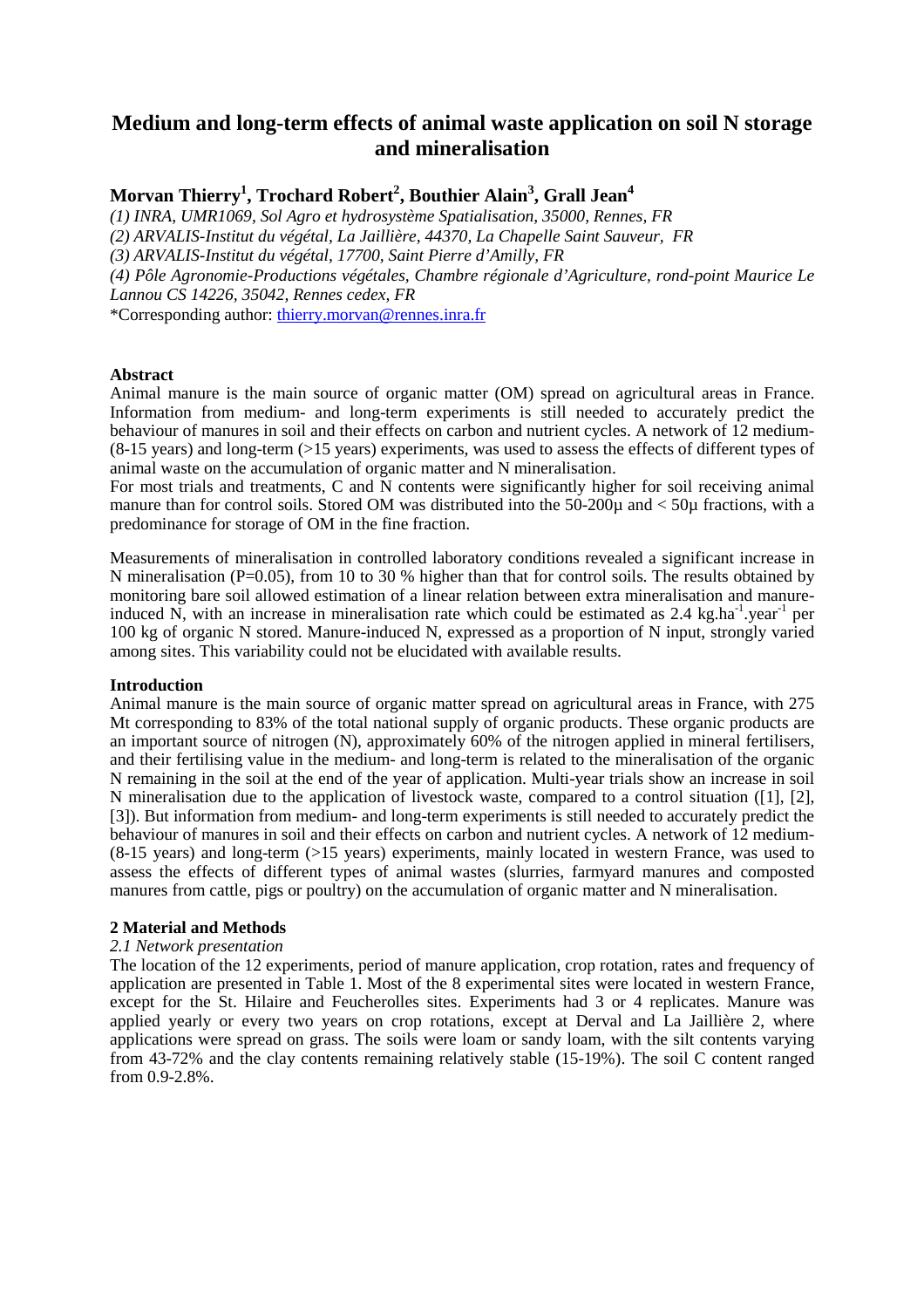**Table 1. Presentation of the experiment network, with crop rotations, types of manure, frequency of manure application and Time Between Last manure Application and soil Sampling (TBLAS). (FYM : cattle farmyard manure, CFYM : composted cattle farmyard manure, Cat-S : cattle slurry, Pig-M : pig manure, CPig-M : composted pig manure, Pig-S : pig slurry, Poultry-M : poultry manure, CPoultry-M : composted poultry manure)** 

| Trial          | Manure<br>application rotation* | Crop   | Spreading<br>frequency | Manure type                                         | TBLAS (y) |
|----------------|---------------------------------|--------|------------------------|-----------------------------------------------------|-----------|
|                | period                          |        |                        |                                                     |           |
| Crécom 1       | 1984-2003                       | m      | once per y             | <b>FYM</b>                                          | 0.6       |
| Crécom 2       | 1987-2005                       | m/w    | every 2 y              | <b>FYM</b>                                          | 1.7       |
| Derval         | 1998-2005                       | gr/m/w | once per y             | FYM, Cat-S                                          | 3.3       |
| Feucherolles   | 1998-2008                       | m/w    | every 2 y              | <b>FYM</b>                                          | 1.5       |
| La Jaillière 1 | 1995-2005                       | m/w    | once per y             | FYM, CFYM, Pig-M, CPig-<br>M, Poultry-M, CPoultry-M | 0.9       |
| La Jaillière 2 | 1995-2005                       | gr     | once per y             | FYM, CFYM, Pig-M, CPig-<br>M, Poultry-M, CPoultry-M | 1.4       |
| Rennes         | 1995-2007                       | m/w    | every 2 y              | FYM, CFYM, Pig-S                                    | 1.8       |
| Rheu 1         | 1995-2005                       | m      | once per y             | FYM, CFYM                                           | 0.8       |
| Rheu 2         | 1996-2005                       | m      | once per y             | Pig-M, CPig-M                                       | 0.8       |
| St Hilaire 1   | 1994-2003                       | r/w    | once per y             | <b>FYM</b>                                          | 4.6       |
| S Hilaire 2    | 1994-2003                       | m/w    | once per y             | <b>FYM</b>                                          | 4.4       |
| Trévarez       | 1987-2006                       | m/w    | every 2 y              | FYM, Pig-M                                          | 1.7       |

\* m: forage maize; w: wheat ; r: rapeseed; gr: grassland

# *2.2 Measurements and analysis*

Different measurements were made to assess C and N storage and N mineralisation:

- The upper soil layer was sampled 7 months to 4.5 years after the last manure application, depending on the experiment (Table 1):
	- o Total C and N contents of the soils were determined by elemental analysis. A fractionation method was used to determine the distribution of coarse (200-2000 µ), intermediate (50-200  $\mu$ ) and fine (< 50  $\mu$ ) soil organic matter (SOM) fractions.
	- o Soil N mineralisation was measured under controlled laboratory conditions at 15°C, and soil moisture content was adjusted and maintained at -0.05 MPa for 240 days, corresponding on average to one year under field climatic conditions.
- Nitrogen mineralisation was also measured under field conditions, at least one year after the year of the last application:
	- o by monthly measurements of soil mineral N content under bare soil. Soil was sampled by taking soil cores from the experimental plots; each core was divided into 3 soil layers  $(0-30, 30-60,$  and  $60-90,$  cm), and the samples of each soil layer were then pooled for water content measurement and mineral-N analysis. Amounts of evaporated water, drained water, mineralised N and leached N were calculated using the LIXIM model ([4]), and
	- o by mineral N balance under a non-fertilised crop (maize or wheat). Soil was sampled at the end of the winter and after crop harvest for mineral N analysis, and the yield and N content of the crop were determined. Soil N leaching that might occur in early spring was predicted with LIXIM, and the N balance was estimated.

Soil N mineralisation measured in field conditions was expressed as a potential rate of mineralisation Vp (kg mineralised N ha<sup>-1</sup>normalized  $d^{-1}$ ) applying the temperature and moisture functions used in LIXIM.

The effects of animal waste applications on SOM and N mineralisation were measured by comparison with a control treatment fertilised with mineral N (MIN). Manure-induced C (MI-C) and manureinduced N (MI-N) were calculated as the difference between the soil C and N contents under the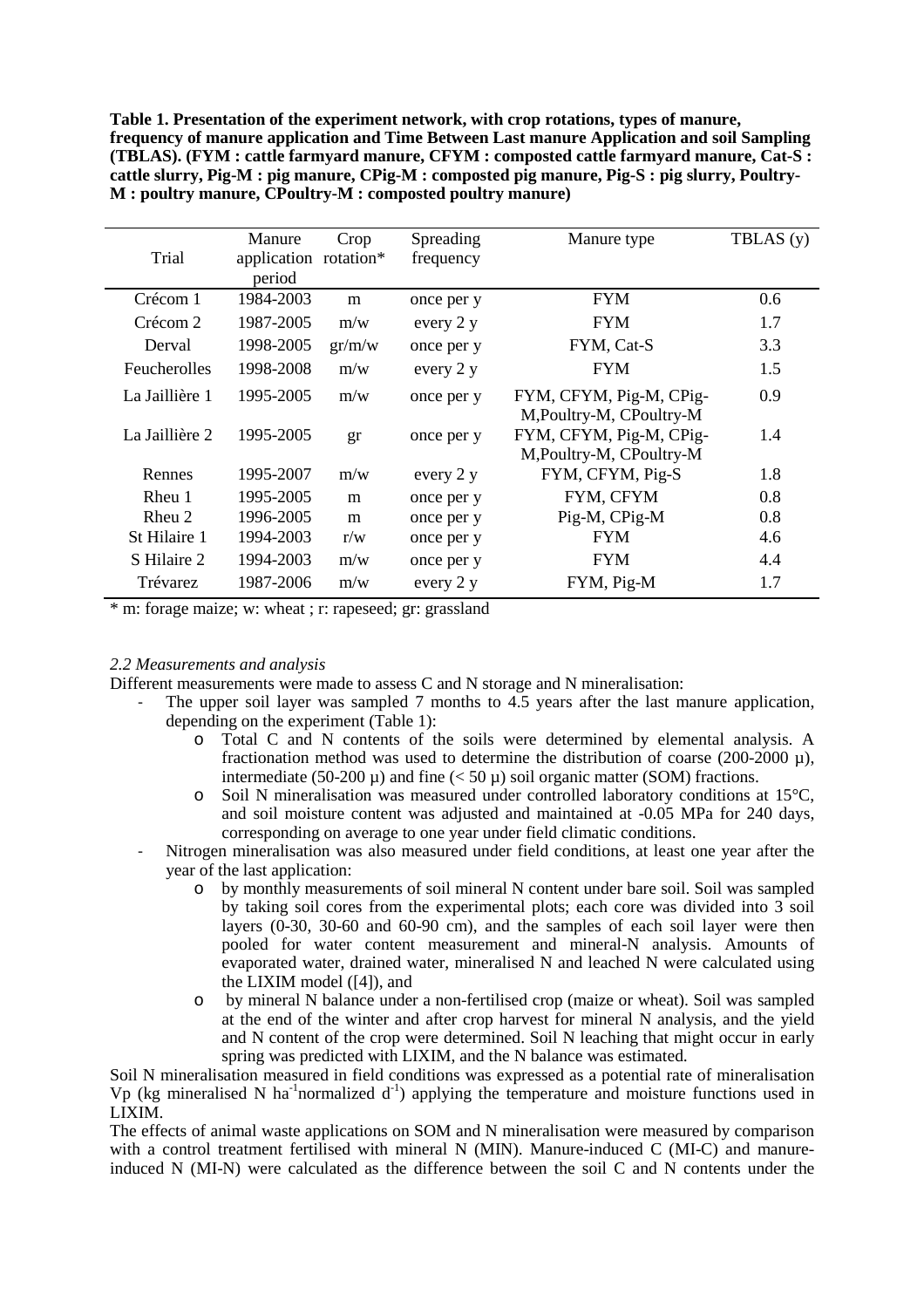manure treatment and the control. Extra N mineralisation (EN-Min) was calculated as the difference between the manure and control N mineralisation.

## **3 Results**

*3.1 Effects of animal manure application on soil C and N contents and their distribution in the fractions* 

For most trials and treatments, 10-20 years of annual or biannual supply, a total application of 1000-  $3000 \text{ kg } N \cdot \text{ha}^{-1}$ , resulted in C and N contents significantly higher for soil receiving animal manure than for control soils. This difference is generally significant for N when it is for C.

A highly significant correlation  $(P= 0.001)$  is observed between MI-C and MI-N, all trials combined, and by type of product (MI-N =  $0.0816$ .MI-C, r<sup>2</sup> = 0.83 for cattle manure; MI-N = 0.1195.MI-C, r<sup>2</sup> = 0.92 for pig manure). This result reveals homogenisation of the C and N composition of the OM of manure during its evolution in the soil, because the initial mean C to N ratio of the wastes differed greatly between the trials.

Trial-by-trial comparisons confirm that the increase in N contents, compared to that of C contents, differs according to the type of product, with the relative increase decreasing from poultry manure to pig manure and to cattle manure.

Measurement of OM distribution of organic products into fractions leads to the same observations for all trials and treatments:

- manure applications do not significantly influence the size of the 200-2000u fraction,
- stored OM is distributed into the  $50-200u$  and  $\lt 50u$  (fine) fractions, with a predominance for storage of OM in the fine fraction (66 % on average). The incorporation of manure OM in the moderate to weak turnover compartments is confirmed by the work of [5]. The consequence of this result is that effect on the mineralisation of this stored OM will appear over the long-term.

For each type of manure, N storage in soil was correlated with the amount of N applied for a given trial but differed widely among sites, the rate of storage of organic N of cattle manure ranging from 19-70% according to the trial. This variability is not explained by the application scenarios (rates and application over time, length of the trial; modelling approach not presented), but can be related to differences in climate and soil conditions and to the biochemical composition of the manure applied.

# *3.2 Effects of manure application on soil N mineralisation*

#### **Soil incubation**

Measurements of mineralisation in controlled laboratory conditions revealed a significant increase in N mineralisation (P=0.05), from 10 to 30 % higher than that for control soils, even for the products with low MI-N values (poultry slurry and manure). Extra mineralisation is high and significant (P=0.05) even when the last application of waste product was performed more than 4 years before the sampling (trials of St. Hilaire, Trevarez and Crecom).

Modelling of mineralisation dynamics allowed quantification of the contribution of rapid and slow turnover compartments to mineralisation. This approach shows that the increase in mineralisation in the soils receiving waste applications is explained mainly by the contribution of the slow-turnover compartment.

# *Field measurements*

Figure 1 shows the relation between manure-induced N (MI-N, kg N ha<sup>-1</sup>) and extra mineralisation  $(EN-Min, kg N mineralised ha<sup>-1</sup> normalized day<sup>-1</sup>) calculated with the 2 methods for monitoring field$ mineralisation.

The results obtained by monitoring bare soil allowed estimation of a linear relation between extra mineralisation and MI-N, all manure types combined (Fig. 1). The type of product applied seemed to have little influence on this relation (EN-Min=  $0.0002$  MI-N +  $0.0726$ ,  $\hat{R}^2$ =  $0.64$ , n=21 for cattlederived products, EN-Min= 0.0002 MI-N + 0.0872,  $R^2 = 0.52$ , n=7, for pig-derived products). Compared to mineral fertilisation, the increase in mineralisation rate linked to the input of organic products for the same field can be estimated as 2.4 kg.ha<sup>-1</sup>.year<sup>-1</sup> per 100 kg of organic N stored.